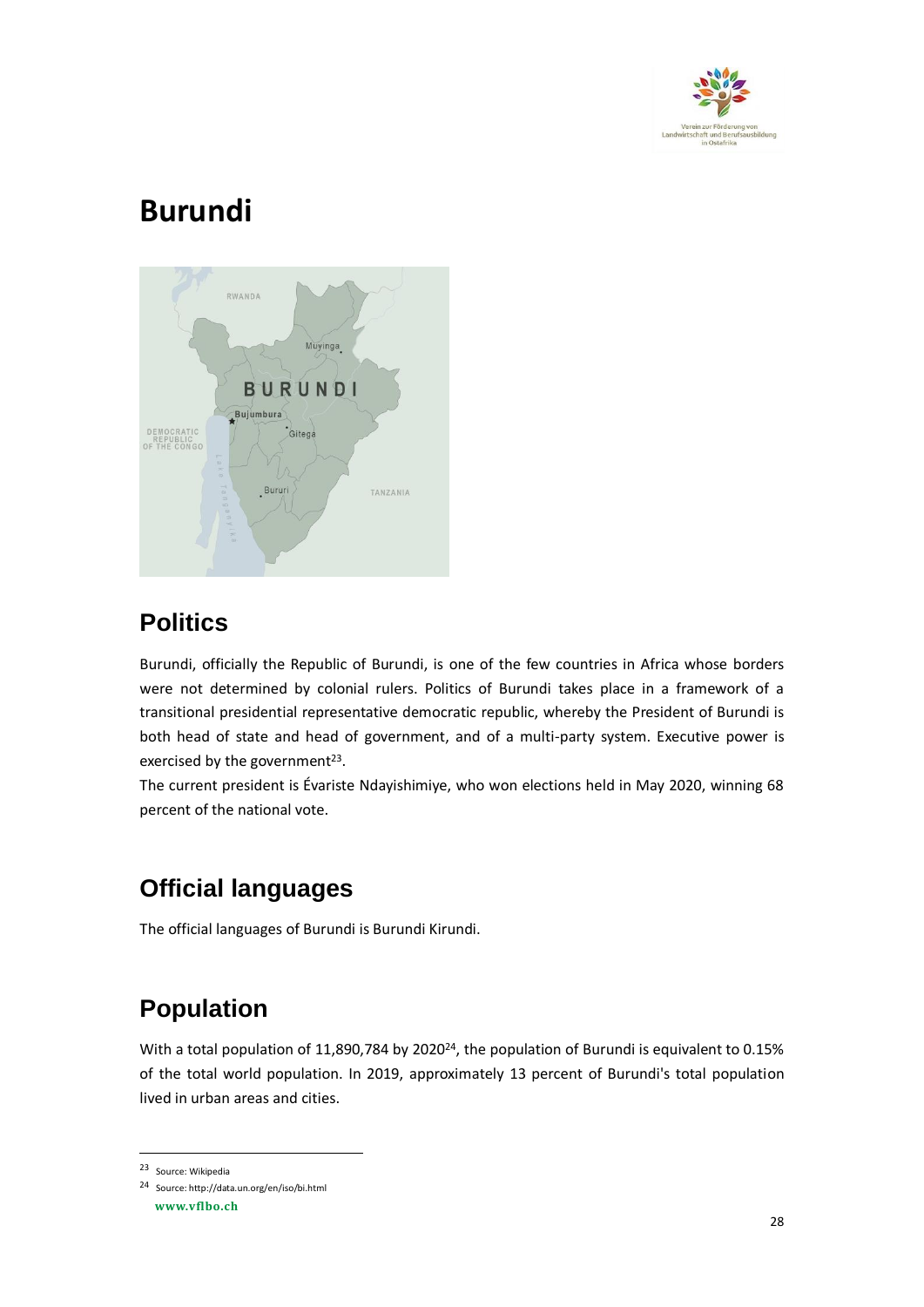

**Figure XXIII: Burundi: total population<sup>25</sup>** 



**Figure XXIV: Percentage of Population in Urban and Rural Areas in Burundi**



<sup>● 2018</sup> United Nations, DESA, Population Division. Licensed under Creative Commons license CC BY 3.0 IGO.<br> **Note:** Urban and rural population in the current country or area as a percentage of the total<br>
population, 1950 to

<sup>25</sup> Source [:https://population.un.org/wpp/Graphs/DemographicProfiles/Line/910](https://population.un.org/wpp/Graphs/DemographicProfiles/Line/910)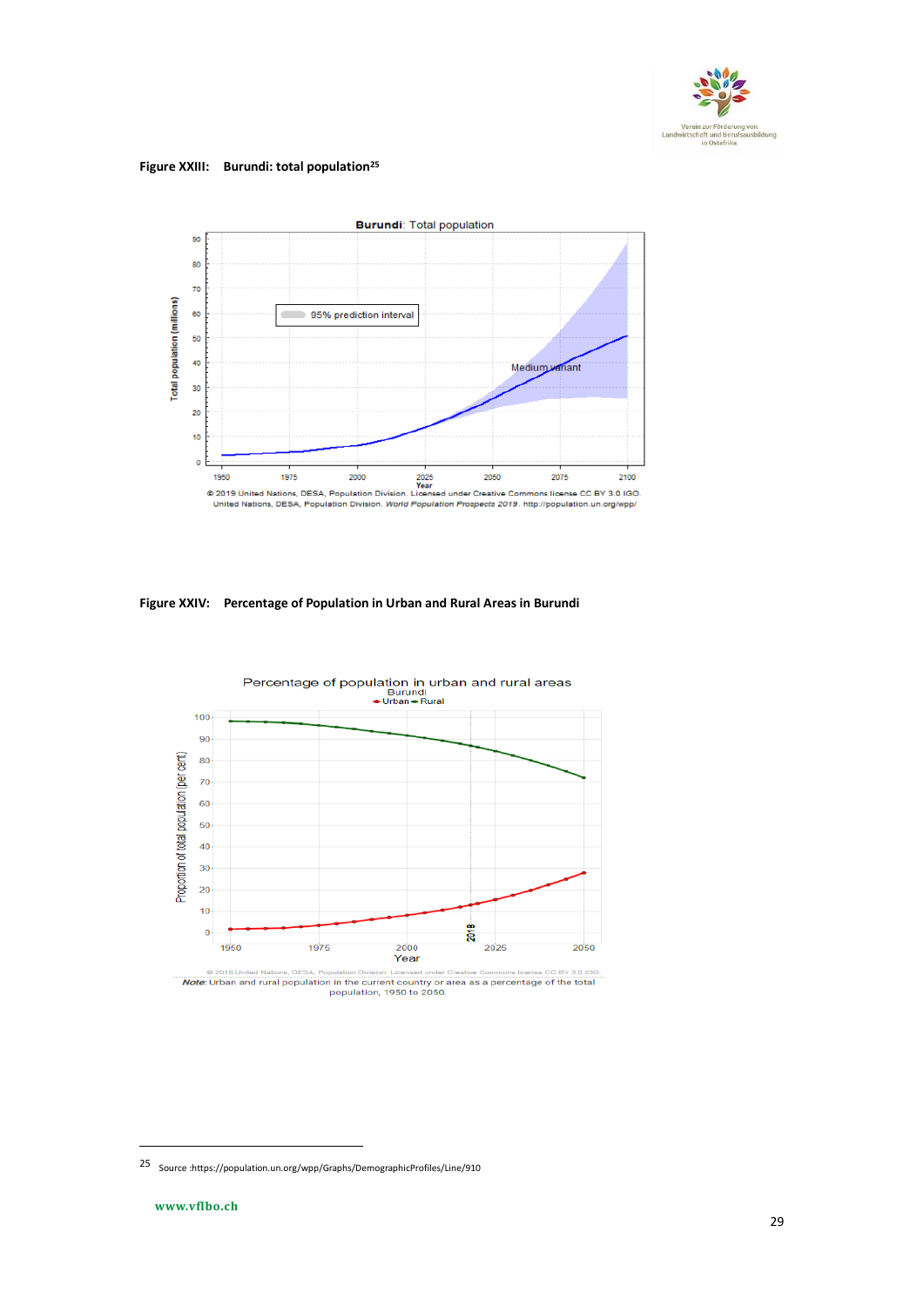

#### **Ethnic group**

As in Burundi, the ethnic groups are the Hutu (Bantu) 85%, Tutsi (Hamitic) 14%, Twa (Pygmy) 1%. Hutu and Tutsi are the main ethnic groups, with the Hutu constituting the overwhelming majority and the Tutsi a significant minority. The ethnic background is not always clear. Originally, the difference was between farmers planting crops in fixed areas and nomads taking care of cows. The Twa always remained hunters and gatherers.

#### **Figure XXV: Population Distribution by Ethnic Group in Burundi**



### **Religions**

The religious makeup of Burundi is composed of a vast majority of Christians with about 65% of Catholics and 26% of Protestants and there are estimated 6% of folk religions and 3% of Muslims. The Burundian traditional belief had one God, Imana and a sort of high priest, Kiranga. They also believed in the spirit of ancestors. Names such as Imana are still in use today to designate figures of the Christian religion, thus integrating traditional terms into modern day Christianity.



#### **Figure XXVI: Population Distribution by Religion in Burundi**